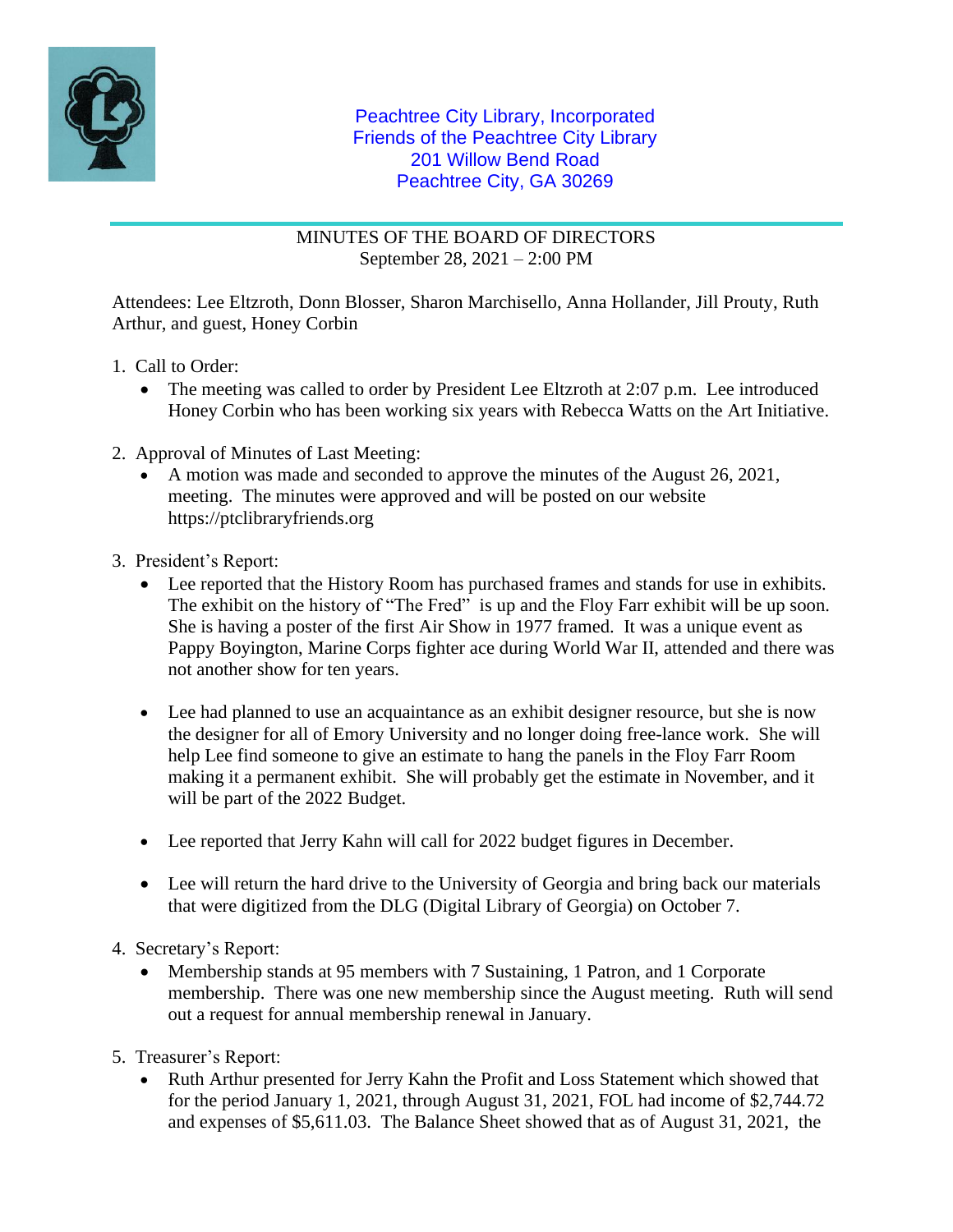FOL assets were \$31,239.05. Details are provided on the attached Profit and Loss Statement and Balance Sheet.

- Discussion ensued about having a large book sale but there is no space available in the library to sort the books and many volunteers would be needed. Lee reported that the current arrangement with the sales shelves in the library brings in about the same amount of money as the one large sale in the past. Information about donating used books is posted on Facebook and our website.
- 6. Art Initiative:
	- Honey Corbin, co-curator of the Peachtree City Library's Art Initiative gave an overview of the program, the current exhibits, and ideas for 2022. Honey's report is attached.
- 7. Volunteer's Report:
	- Lee reported for Cherese Cadet that they are waiting for seven applicants before they hold another training session.
- 8. Children's Library:
	- Lee reported for Janice Dukes that there is no new report from the Children's Library.
- 9. Library Announcements:
	- Jill Prouty reported that there are no new announcements but said the film showings as part of the 9/11 exhibit had attendance of about 30. The new carpet was paid for with a 50/50 grant and the resealing of the building will be also paid for by a 50/50 grant.
- 10. Old Business:
	- The National Friends of Libraries Week is October 17-23. We will not hold a "Meet" Your Friends" event but will meet library patrons at the door with membership forms, information about how Friends supports the library and perhaps a wrapped treat. We still have bookmarks we could hand out and Jill offered *I Love My Library* stickers. Serving coffee was mentioned.
- 11. New Business:
	- Friends of South Carolina Libraries has invited Georgia Friends groups to join them for an online guided tour of the nonprofit Pat Conroy Literacy Center in Beaufort, S.C. It will be held on October 21 at 6:00 p.m. as part of National Friends of Libraries Week. Registration closes on October 19 and a Zoom link will be provided. We will share this information with our members.
	- Jill stated that at the next author event she will be an advocate for the Friends by offering us a table.
	- Mention was made that we should update and use our tri-fold brochure.
- 12. Next Board Meeting Date:
	- Our next meeting will be our in-person Annual Membership Meeting to be held in November. Lee will send out suggested dates to the board.